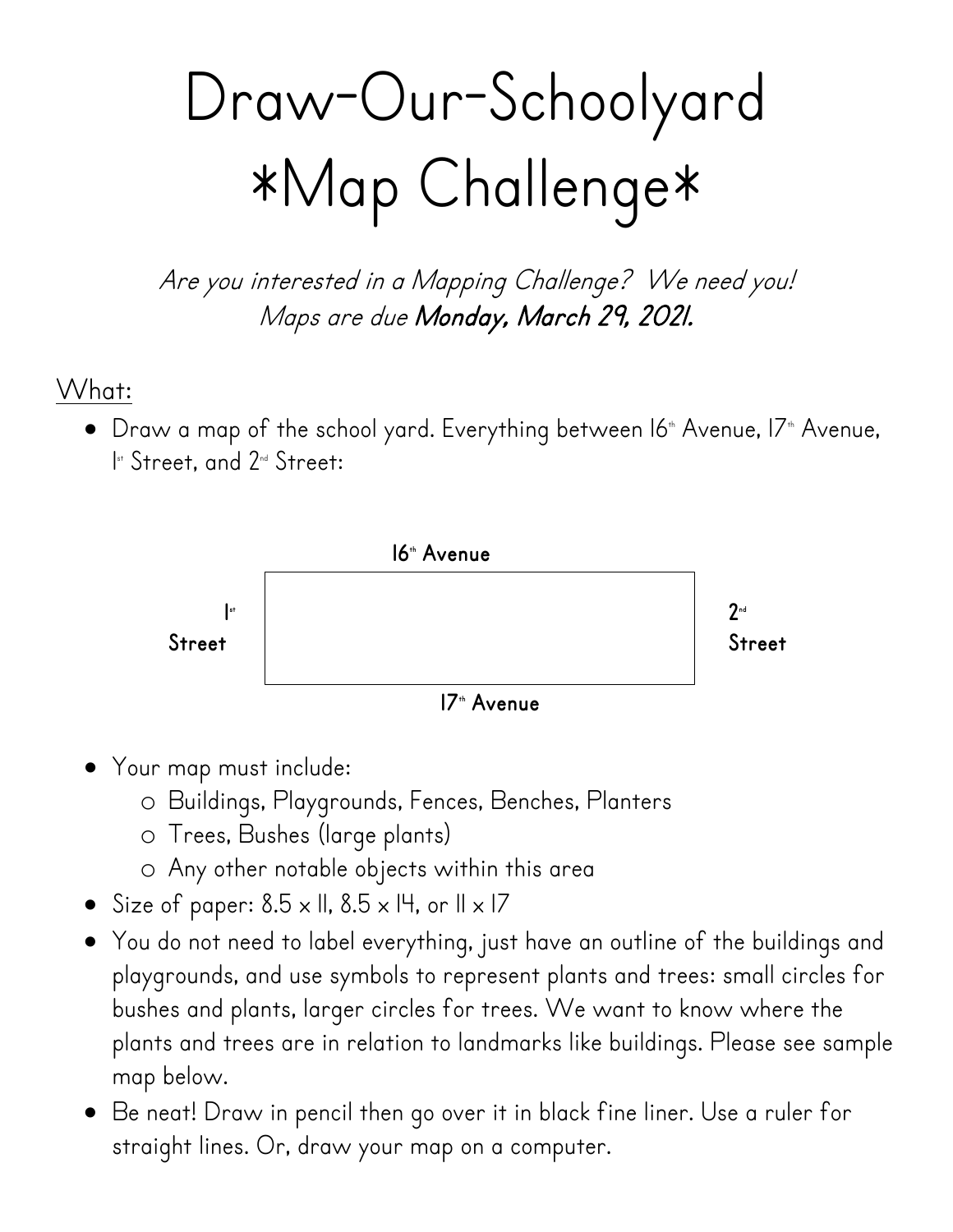Who can enter this challenge: Any Second Street Students from Kindergarten to Grade 7. Yes, your family can help you.

When: Hand your map to Ms. Spracklin by **Monday, March 29, 2021**

Why: We would like to have a school map that everyone in our school and community can use, to learn more about the trees and plants that we have. We want a map that will be easy for anyone to use to locate and identify a plant or tree.

## You create the map, we will label it. **Your prize is your first name and last initial on the map that everyone in the Second Street Community uses!**

Having a map will allow classes to learn more about the local plants and trees. We are hoping that classes will learn to identify plants and trees on the school yard by using the map, then go into Robert Burnaby Park and nearby forests to find some of the same plants and trees.

## Questions:

Teachers if you have any questions please ask Ms. Spracklin, Kevin, or Mr. Giroux.

Thank you, and have fun!!